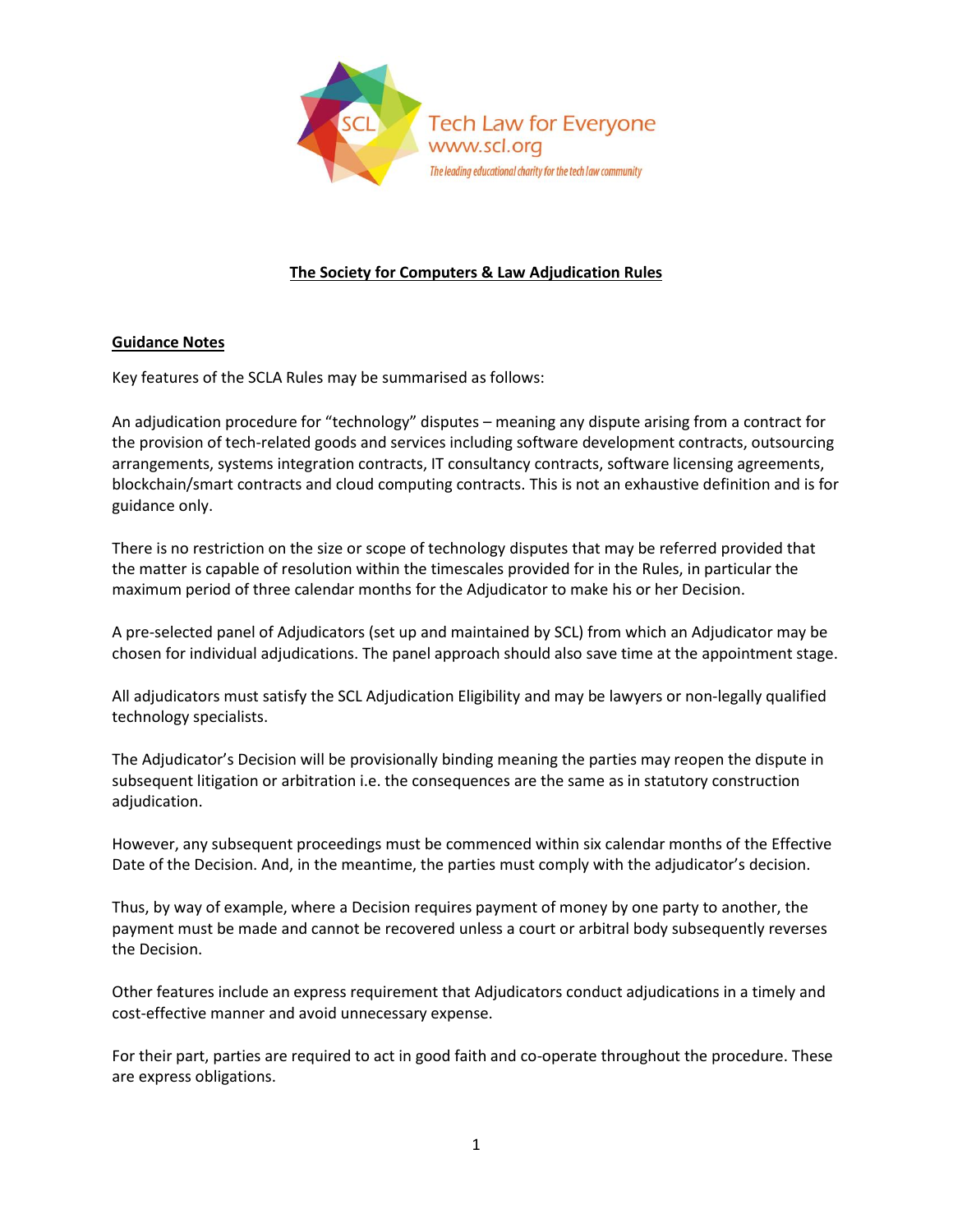

Mediation remains an option and may take place at any time if the parties agree: i.e. before, after or even during the procedure itself.

Application and registration fees are modest and reflect the fact that SCL will operate as an appointing body only.

Enforcement is provided for in Rule 39 and the successful party shall be entitled to enforce the Decision on an expedited basis that may be available under the procedures of the Technology & Construction Court or in any other suitable court.

### **Introduction**

### **Rule 1**

The SCLA Rules may be incorporated into contracts using one of the following SCL Model Adjudication Clauses:

### **Model A**

*"Any dispute arising under this agreement shall be referred to adjudication in accordance with the Society for Computers & Law Adjudication Rules (SCLA Rules) and no litigation or arbitration proceedings relating to that dispute may be commenced prior to the publication of the Adjudicator's Decision.*

*If either party wishes to commence litigation or arbitration proceedings after the Decision has been published it must do so within six calendar months of the Effective Date of the Adjudicator's Decision, otherwise the claim will be time-barred.* 

*"* 

### **Model B**

*"Either party may refer any dispute arising under this agreement to adjudication in accordance with the Society for Computers & Law Adjudication Rules (SCLA Rules) and, if a dispute is so referred, no litigation or arbitration proceedings relating to that dispute may be commenced prior to the publication of the Adjudicator's Decision.*

*If either party wishes to commence litigation or arbitration proceedings after the Decision has been published it must do so within six calendar months of the Effective Date of the Adjudicator's Decision, otherwise the claim will be time-barred."*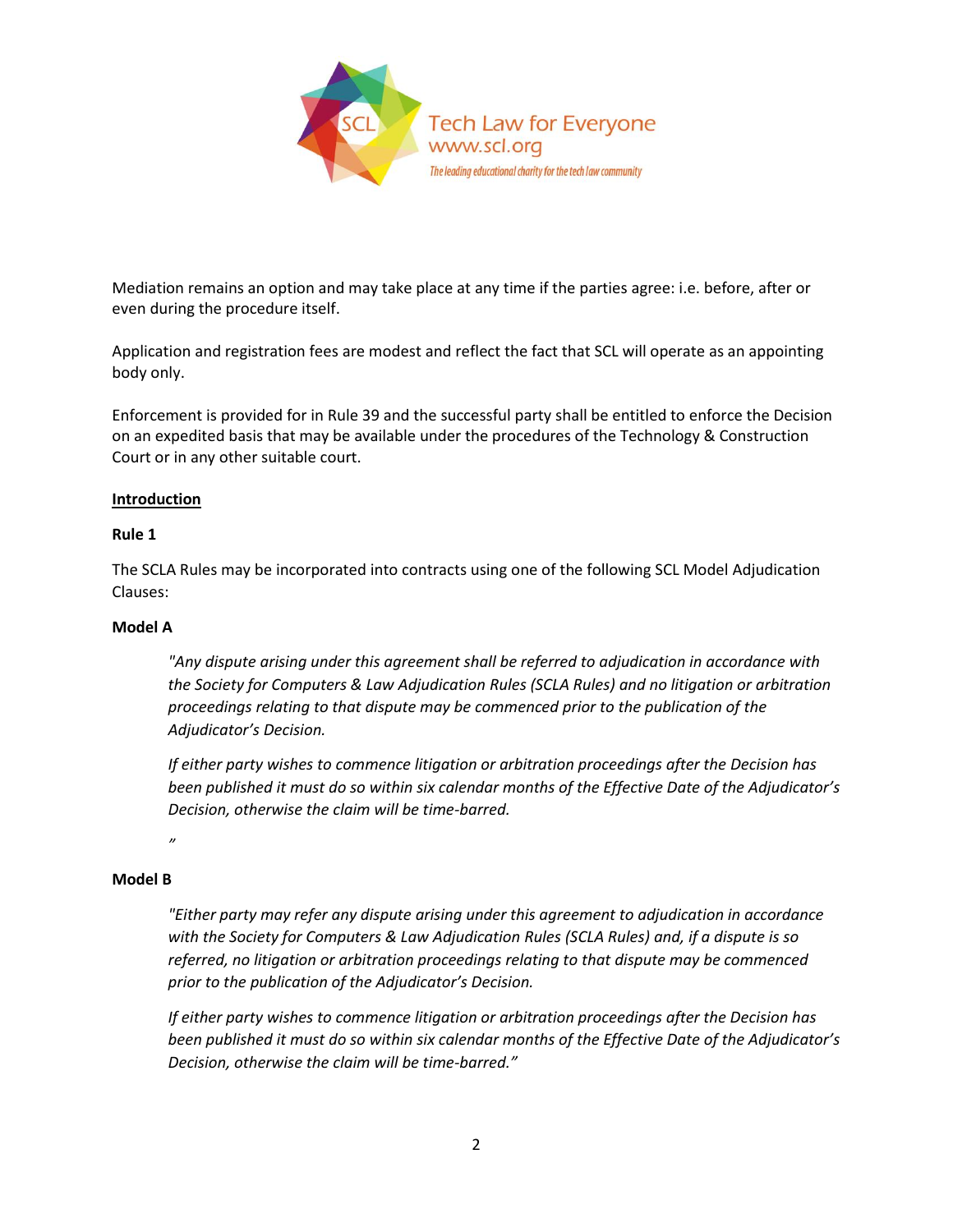

### **Model C**

*"The parties may agree to refer any dispute arising under this agreement to adjudication in accordance with the Society for Computers & Law Adjudication Rules (SCLA Rules), in which case no litigation or arbitration proceedings relating to that dispute may be commenced prior to the publication of the Adjudicator's Decision.*

*If either party wishes to commence litigation or arbitration proceedings after the Decision has been published it must do so within six calendar months of the Effective Date of the Adjudicator's Decision, otherwise the claim will be time-barred."* 

Incorporation of an SCL Model Adjudication Clause into contracts is not mandatory. Ad hoc referrals to the SCL Rules are also welcome.

## **Commencement**

## **Rule 3.1**

Evidence of agreement to adjudicate under the SCLA Rules may be in the form of the model clauses or other agreement between the parties.

### **Rule 3.4**

An explanation of the technology or technical solution involved will assist the SCL Chairman in determining which Adjudicator to appoint from the SCL Adjudication Panel.

# **Rule 3.5**

This rule enables parties to provide additional information that may assist the SCL Chairman in deciding who to appoint, including whether to appoint a lawyer or non-legally qualified technology specialist as Adjudicator.

### **Appointment**

### **Rules 7-10**

The procedure here provides for nomination of an Adjudicator by the SCL Chairman but also gives the parties the option of choosing a different Adjudicator (from the SCL Adjudication Panel) provided they do so with two Working Days of the nomination. If they do not, the Adjudicator nominated by the SCL Chairman's will be appointed.

### **Rules 11-13**

Rules 11-13 cover the circumstances in which an Adjudicator may resign or have his or her appointment revoked. These rules also clarify that Adjudicators must be a "natural person" and not a firm or other entity.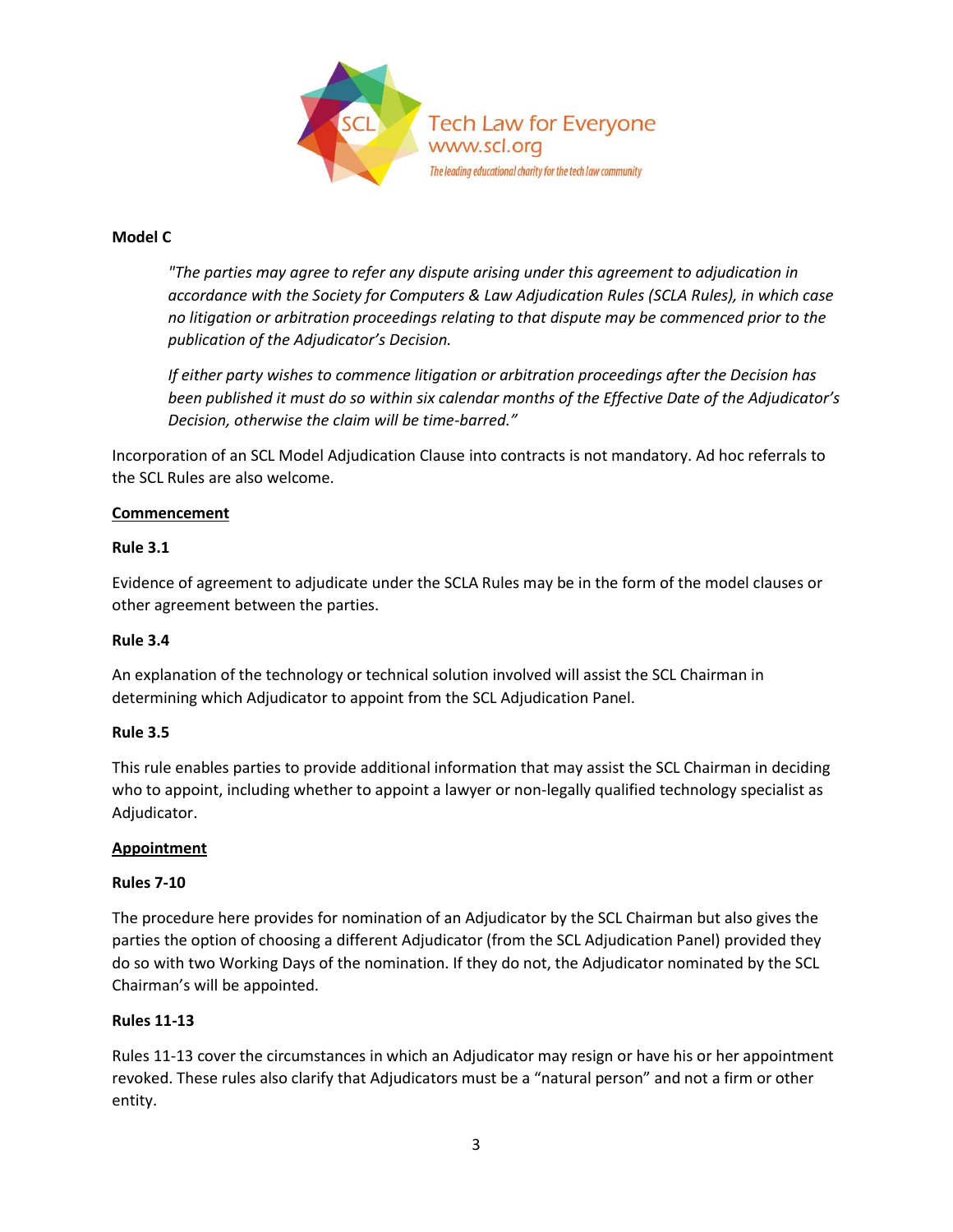

### **Scope of the adjudication**

## **Rule 15**

The scope of the adjudication can be modified if the parties agree and the Adjudicator approves. The intention is to allow related matters to be included for convenience but not where the proposed changes materially alter the scope of the adjudication procedure such that it cannot be concluded within three months.

## **Purpose of the Adjudication**

### **Rule 16**

One of the aims of the procedure is to achieve speedy and cost-effective outcomes hence adjudicators are required to administer the procedure in a timely and cost-efficient manner and avoid unnecessary expense.

## **Good faith**

### **Rule 17**

Rule 17 requires the parties to act in good faith and co-operate throughout the procedure. This is an express obligation.

# **Statement of Case, Response and Reply**

### **Rules 18-23**

The parties are required to keep their pleadings short and to the point. Similarly, they must only submit supporting documentation that is key and directly relevant to the issues in the case.

# **Procedure and conduct**

### **Rule 25**

This is a non-exhaustive set of powers available to the Adjudicator which he or she may deploy on application by the parties or on his or her own initiative.

### **Rule 26**

This rule empowers the Adjudicator to continue with the procedure and make a Decision even though one or both parties have failed to comply with his or her directions during the procedure and have caused delay or otherwise acted in an unreasonable manner so as to frustrate or hinder the timely conduct of the procedure.